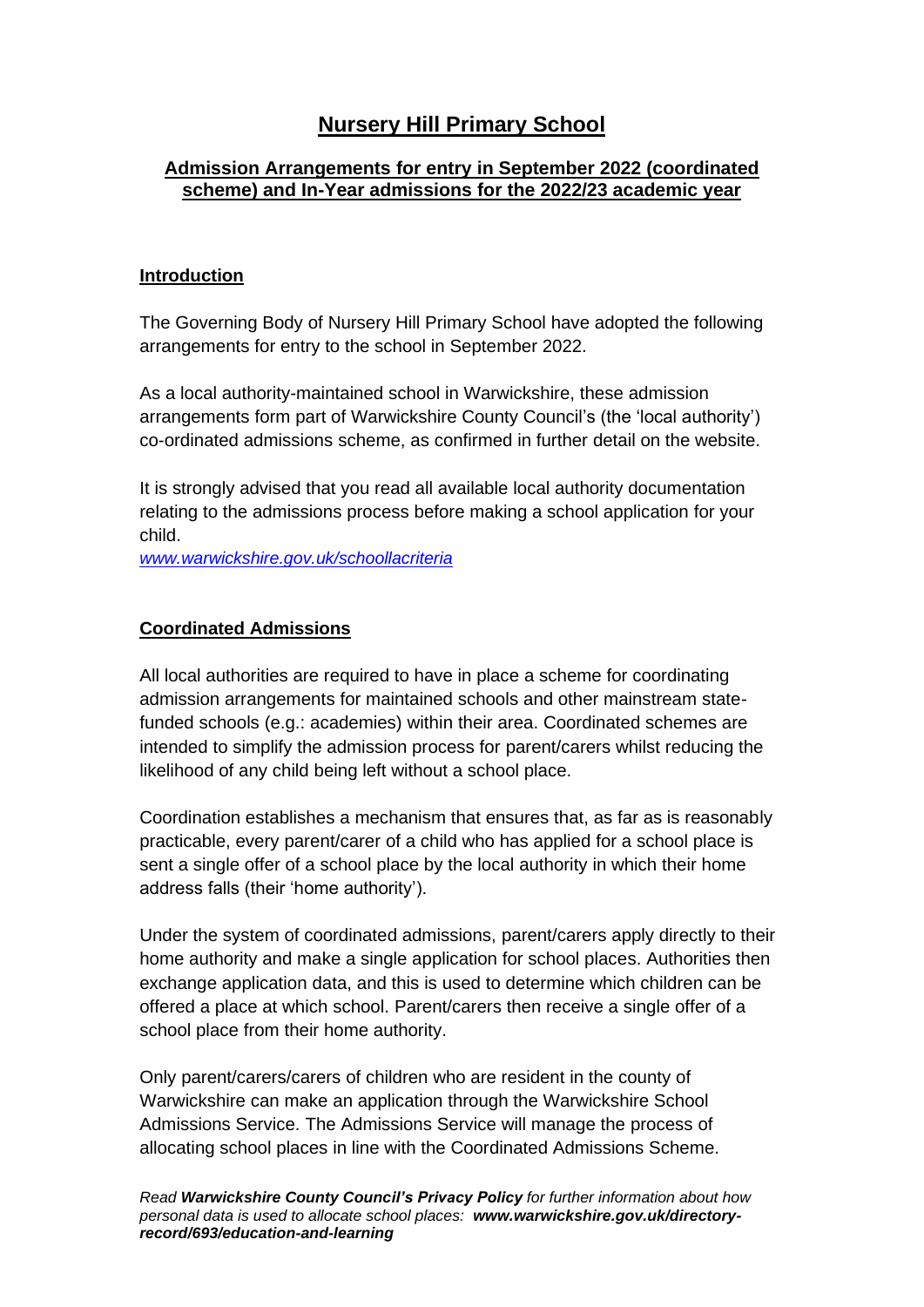# **Applying for a place**

Parents/carers apply for school places using a Common Application Form (CAF). The National Closing Date to apply for a place at this school, for entry in September 2022, is **15th January 2022.**

Parents are encouraged to apply for a school place using Warwickshire's online application system. This allows parents to complete an electronic version of the CAF. The advantages of the online system are as follows:

- The process is relatively quick and easy.
- Applicants receive an acknowledgment email confirming that their application has been submitted.
- Parents applying online receive their offer of a school place from 08.30am on National Offer Day.

National Offer Day, for on-time applications made in line with the 2022 entry coordinated admissions scheme, is **16th April 2022**.

Warwickshire Admissions Service will contact parents who are resident within the county, who have made an on-time application, to inform them which school their child has been offered. Offers will not come directly from the school.

# **Over-subscription Criteria**

The school's Published Admission Number for this entry year is 25.

In the event that there are more applications than places available then the below over-subscription criteria will be used.

# *Please note that children with an Education, Health and Care Plan that names the school must be admitted and this may reduce the overall number of places available.*

- 1. Looked after Children (In Public Care).
- 2. Children of staff who are employed at Nursery Hill Primary School

3. Children with a brother or sister already at the school who will still be in attendance.

4. Children who live nearest the school: -Within each of these categories, priority is given to those who live nearest the school, calculated on the basis of a straight-line measurement between home and school.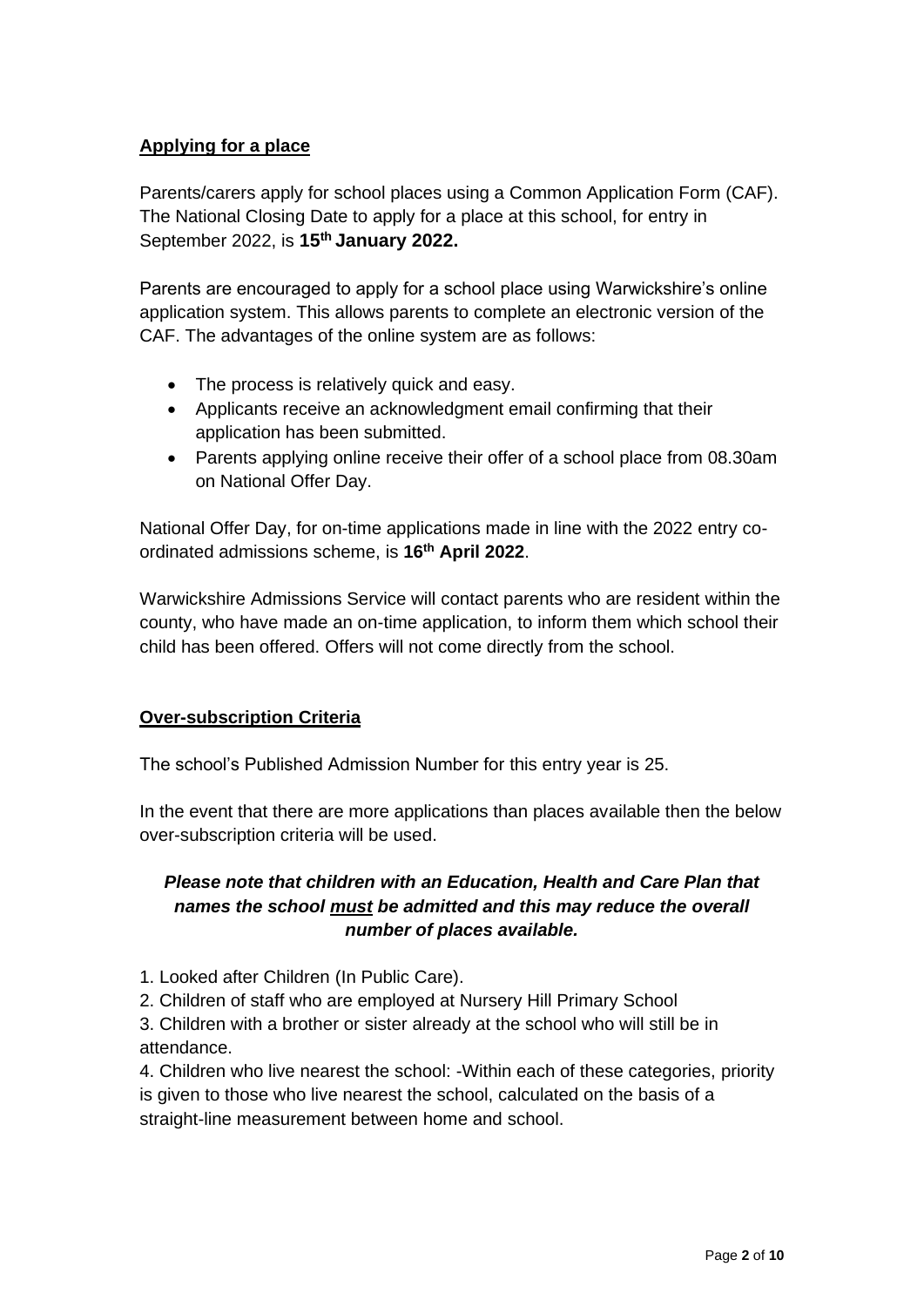# **Priority ('catchment') area**

Details of the school's priority area can be found on the Warwickshire County Council website.

*[www.warwickshire.gov.uk/mapinfantprimaryschools](http://www.warwickshire.gov.uk/mapinfantprimaryschools)*

Where applicants are allocated the same criterion, priority is given in order of distance between the child's home and the school applied for (shortest distance = highest priority).

Distance will be calculated by using a straight-line measurement from the address point location coordinate of the applicant's home address (as set by Ordnance Survey) to the centre point ('centroid') of the school in question. *(The centroid is a predetermined point set by Warwickshire County Council and all distances are subject to changes which may occur with updates of mapping data).*

# **Evidence of the Child's Home Address**

As part of the application process, documentation concerning the child's home address will be requested. If the application is made through the local authority's online portal, then such documentation will be requested at the point the application is started. Such documents can be uploaded to the parent/carer's online account.

Acceptable documents to confirm a child's home address include:

- 2021/2022 Council Tax Bill
- 2021/2022 Council Tax Benefit letter/notice
- Utility bill (gas, water or electric), dated within the last 6 months
- Full copy of tenancy agreement or recent mortgage statement for the property, dated within the last 12 months
- Copy of most recent Child Tax Credits or Child Benefit letter.

# **Home-to-School Transport**

An offer of a school place does not necessarily mean that home-to-school transport assistance will be automatically provided to the child. Applications for home-to-school transport assistance – usually in the form of a free bus pass – are assessed in line with the relevant Transport Policy. The criteria set out in that policy is different to the criteria and policy which is followed in relation to the school admissions process, and the time of making an application for transport assistance can also have an impact on the outcome, as this will not necessarily correlate with the school admissions process.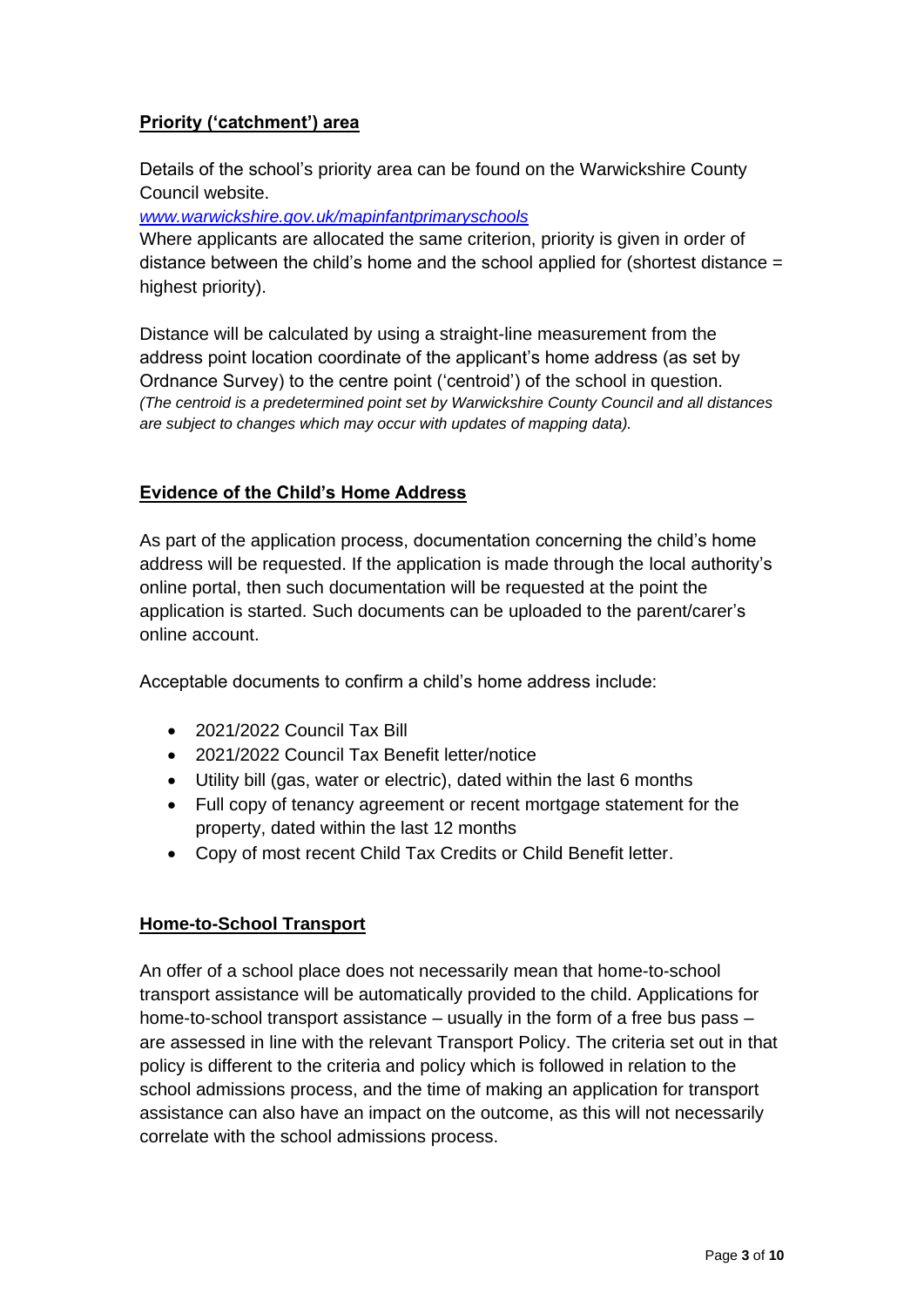If transport assistance has been approved, but an alternative school can be offered from a waiting list, then this assistance may be stopped if the place from the waiting list is not taken up.

Where transport assistance is requested in the case of a child who has been given an 'unplaced' school offer, such cases will be considered on an individual basis. It is important that parent/carers consider their child's transport options to and from school when making an application for school places.

Where families are not eligible for home-to-school transport assistance then it is the legal responsibility of the parent/carer / carer to ensure that the child gets to and from school each day, not the local authority and not the school that the child will be attending.

Information on applying for transport assistance, and the criteria used when assessing applications, can be found on the Warwickshire County Council website.

*[www.warwickshire.gov.uk/schooltravel](http://www.warwickshire.gov.uk/schooltravel)*

### **Appeals**

Parent/carers will be informed by their home authority of their statutory right of appeal when they receive the outcome of their application. Parent/carers can appeal for any school where their child has not been offered a place.

Appeals for this school can be lodged online through the Warwickshire County Council website.

*[www.warwickshire.gov.uk/schoolappeals](http://www.warwickshire.gov.uk/schoolappeals)*

#### **Waiting Lists**

Waiting lists for this school will be held by the Local Authority and are compiled in strict priority order against the published oversubscription criteria. Offers will be made from the waiting lists as any vacancies arise.

A child's position can move both up and down the waiting list as other students are added to the list. Late applicants are not penalised when added to waiting lists, and the amount of time a child has been on a school's waiting list is irrelevant.

Waiting lists will be held throughout the academic year. However, parent/carers will be responsible for contacting the Admissions Service should they wish their child to remain on the waiting list at the end of each term.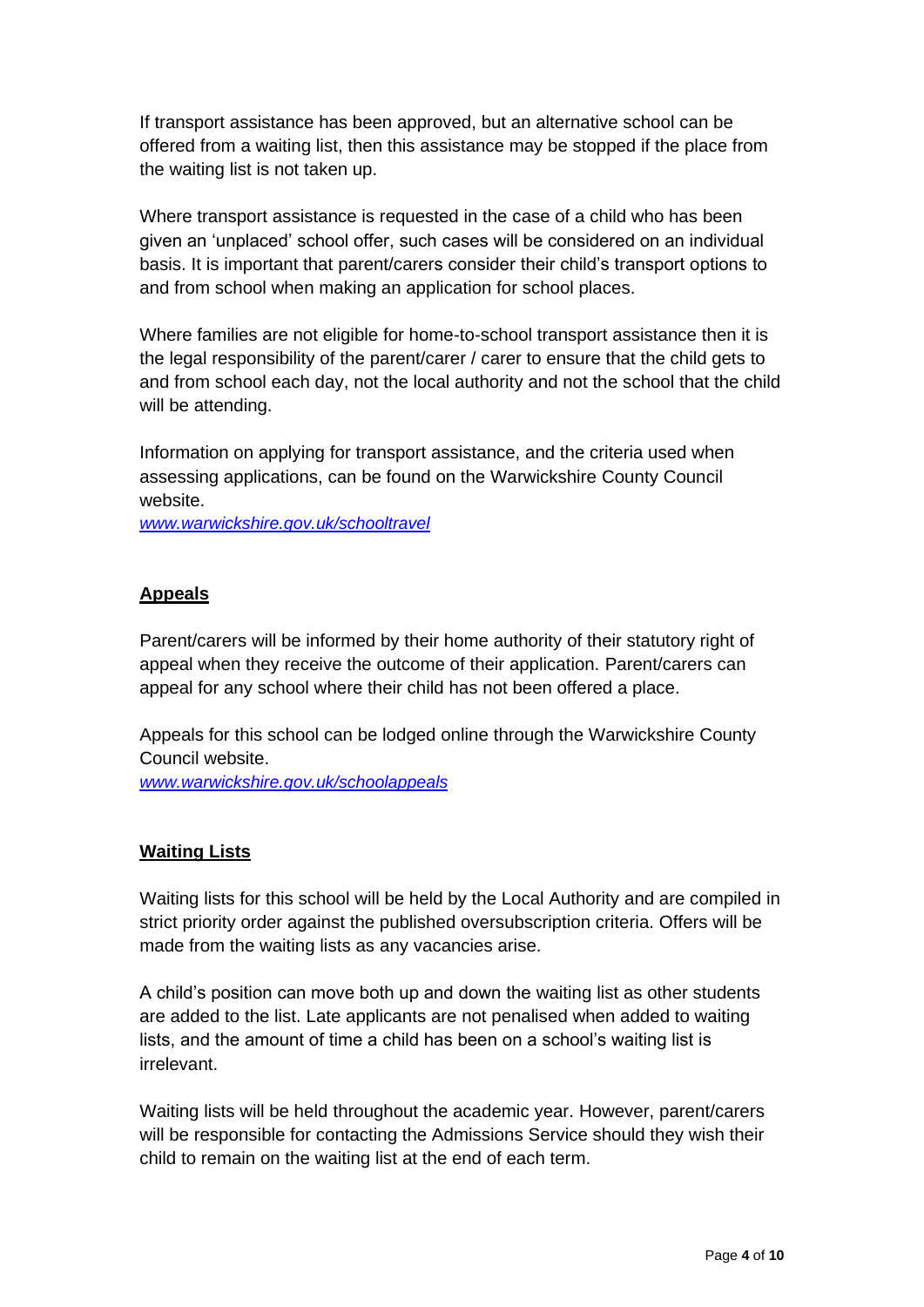# **In-Year Admissions**

As a local authority-maintained school, parent/carers should apply directly to Warwickshire County Council for places in all year groups where the co-ordinated scheme does not apply, following the relevant In-Year admissions process. **Fair Access Protocol**

The School adopts Warwickshire County Council's Fair Access Protocol. Further information can be found on the website.

*[www.warwickshire.gov.uk/moving-schools-within-school-year](http://www.warwickshire.gov.uk/moving-schools-within-school-year)*

# **The following definitions / arrangements are taken from the Warwickshire County Council 2022/23 Admission Arrangements and also apply to Nursery Hill Primary School.**

• *Looked after children and previously looked after children* Children in the care of, or provided with accommodation by, their local authority (also known as 'looked after children') and children who were in care but ceased to be so because they were adopted or became subject to a child arrangement order or special guardianship order (also known as 'previously looked after children').

Relevant documentation, such as a full or interim care order, may be requested as part of the admissions process.

• *Sibling, i.e. brother or sister, attending the school at the time of admission*

Sibling is defined as: a full brother or sister; a half brother or sister; an adopted brother or sister; a child living in the same address who is being Looked After by a local authority; a step-brother or sister; or the child of a parent/carers' partner, where the child for whom the school place is being sought is living in the same family unit and at the same address as that sibling.

# • *Definition of Home Address*

Where the child normally resides during the school week and where they sleep for at least 50% of the school week.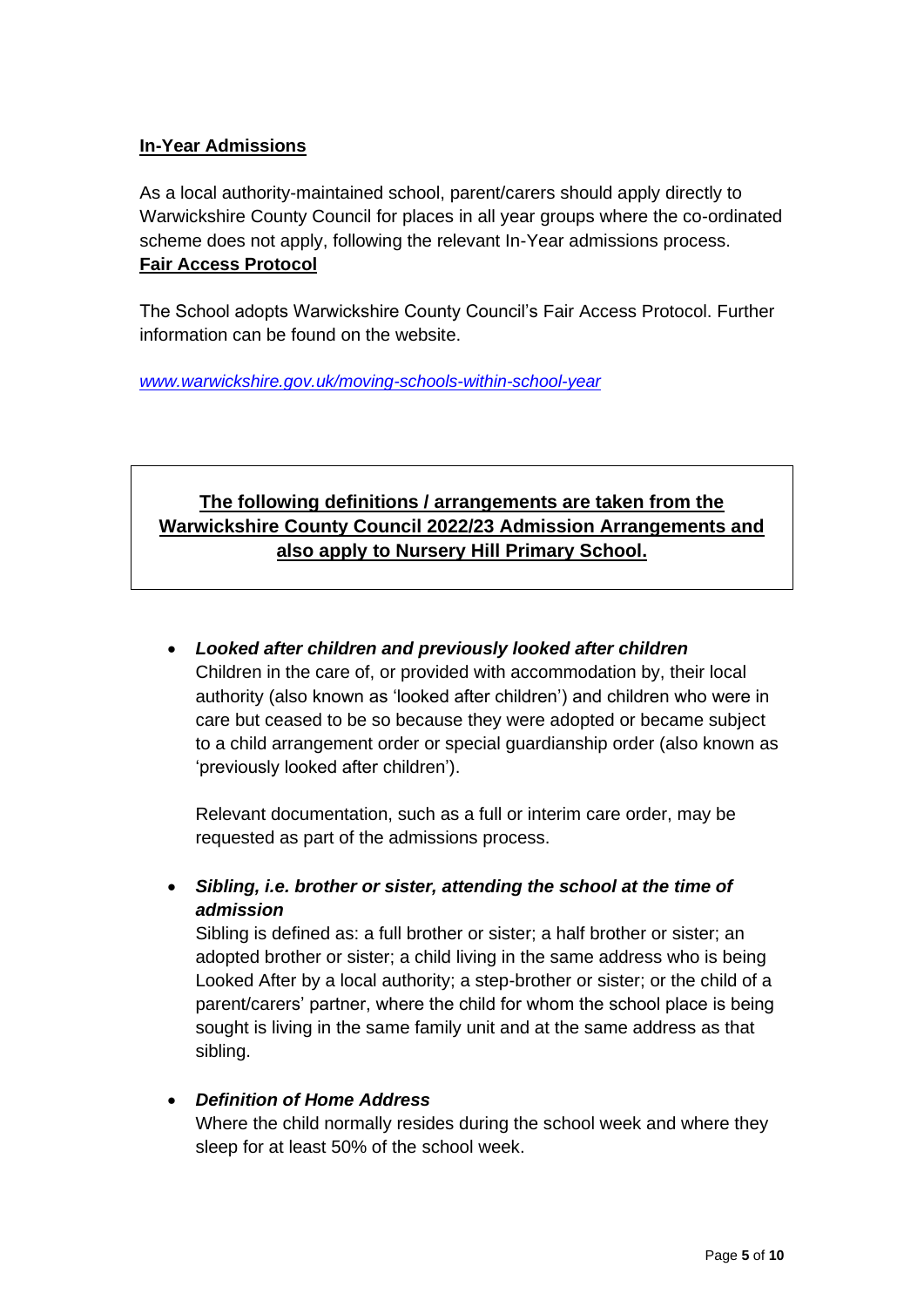If arrangements are such that a child resides at two addresses for equal amounts of time, then parent/carers must decide which address to use for admissions purposes.

Failure to agree on the address to use on the child's application for a school by the national closing date will result in Warwickshire County Council using a random number generator to determine which application to process.

Addresses involved in child-minding arrangements, whether with professional childminders, friends, or relatives, are excluded. Where a school place is offered based on an address which is subsequently found to be different from the address where the child ordinarily resides, that place may be withdrawn.

There is an expectation that the child will be resident at the address used to allocate a place on a long-term basis, and until at least the start of the autumn term (September 2022) in relation to the coordinated admissions process.

Short-term house moves purely to secure a school place may be considered fraudulent or intentionally misleading and, in such circumstances, the place may be withdrawn.

Where a child's address changes after a place at the school has been allocated, the Local Authority may request an explanation for the house move and documentary evidence to show that the child is resident at the new property.

The Admissions Service operates a thorough and robust address checking process, which may include both announced and unannounced home visits.

• *Applications which need to be prioritised within a criterion, where the distance from home to school is identical*

Where required, individual priority for such applicants within a criterion will be determined by a random number generator allocation. The draw will be carried out by two officers of the Admissions Service in the presence of a local authority solicitor. The result of the draw will be recorded and countersigned at the time by all parties involved. Applicants will be notified of the outcome in writing.

• *Multiple applications made by the same parent/carer / household* If more than one application is made prior to the national closing date by the same parent/carer/carer/household, then only the newest application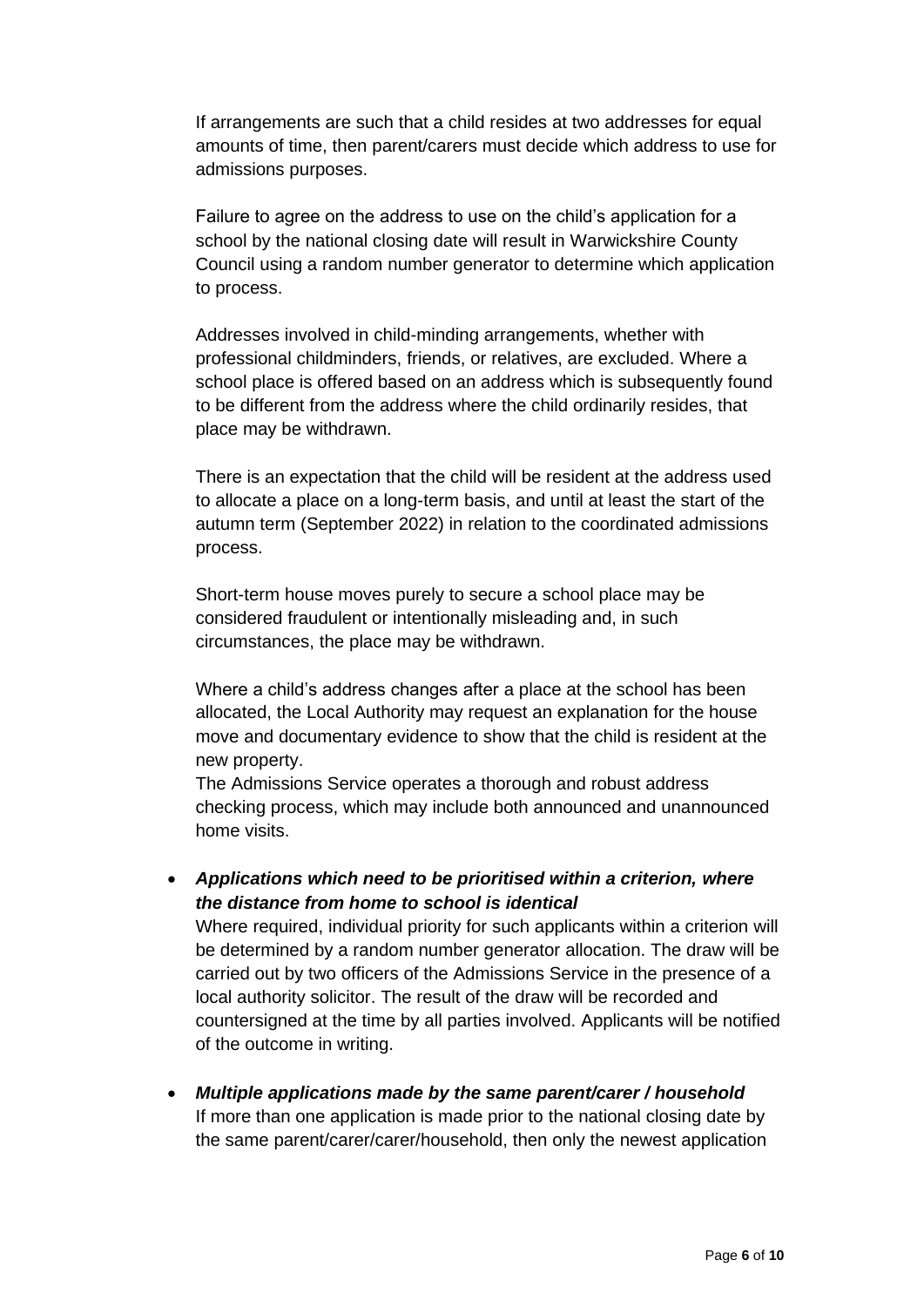will be processed (i.e.: the last application made before the deadline). Any applications made previously will not be processed.

If the newest application is submitted after the closing date then it will be treated as a late application (unless there has been a change of address, in line with the requirements detailed above) and will not be processed until after national offer day.

Following National Offer Day, the Admissions Service will accept new applications for the school and, if required, further amendments to existing applications.

# • *Multiple applications made by Separated Parent/Carers*

Neither the school nor the Admissions Service will become involved in disputes between parent/carers, carers, or other responsible parties, regarding applications for school places. Where parent/carers cannot agree on either the home address or the school preferences to name on an application (or both), the Admissions Service will contact both parent/carers to inform them of the situation and to request that they confirm between themselves, and to the local authority, which application and school preferences to take forward. This may require the involvement of the courts, if necessary.

If this fails to resolve the matter, then the Admissions Service reserves the right to consider only the application made by the parent/carer with whom the child resides for the majority of nights during the school week. Where the child spends 50% of their time with each parent/carer, and a decision cannot be reached by the relevant closing date for the submission of applications, the local authority will intervene and act on their behalf. The local authority uses a computer 'random generator' to select either parent/carer A or parent/carer B's application. This process is carried out by two Admissions officers in the presence of a local authority solicitor. Parent/carer A and B are advised which application will be processed.

# • *Twins, Triplets or other multiple-births*

Where the final place in a year group is offered to one of twins, triplets or another multiple-birth child, place(s) will normally be offered to the other multiple-birth child(ren) where the local authority and school are in agreement - even if this means going above the school's Published Admission Number (also see Infant Class Size).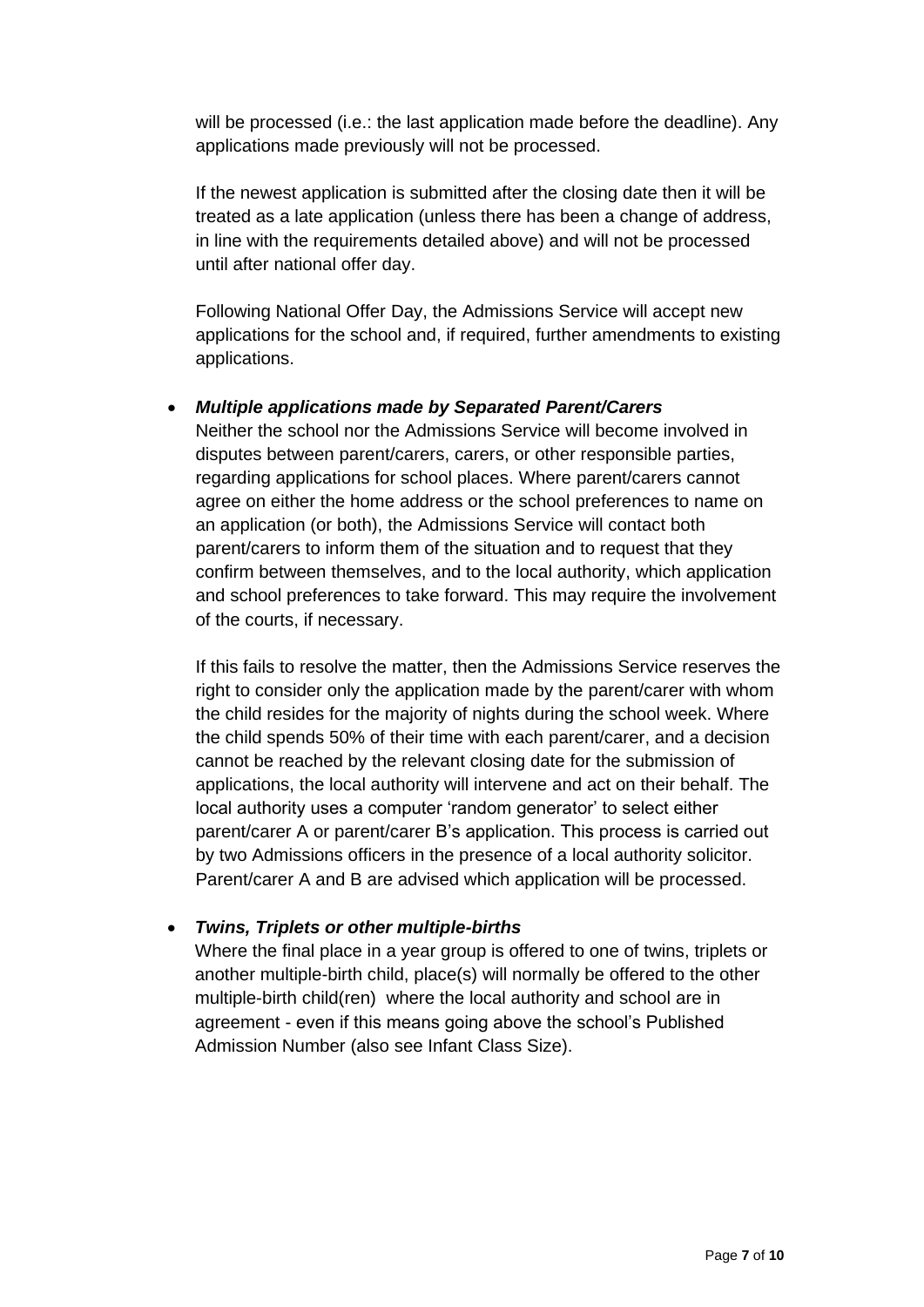# **Infant Class Size (for schools operating with a Reception entry cohort / Key Stage 1 classes)**

Infant classes (those where the majority of children will reach the age of 5, 6 or 7 during the school year) must not contain more than 30 pupils with a single qualified teacher. Additional children may be admitted under very limited exceptional circumstances. These children will remain an 'excepted pupil' for the time they are in an infant class or until the class numbers fall back to the current infant class size limit. The excepted children are:

- *a) children with Statements of Special Educational Needs admitted outside the normal admission round;*
- *b) looked after children and previously looked after children admitted outside the normal admission round;*
- *c) children admitted, after initial allocation of places, because of a procedural error made by the admission authority or local authority in the original application process;*
- *d) children admitted after an independent appeals panel upholds an appeal;*
- *e) children who move into the area outside the normal admission round for whom there is no other available school within reasonable distance;*
- *f) children of UK service personnel admitted outside the normal admission round;*
- *g) twins and children from multiple births when one of the siblings is the 30th child admitted;*
- *h) children with SEN who are normally taught in an SEN unit48 attached to the school, or registered at a special school, who attend some infant classes within the mainstream school*

# **Deferred entry into Reception and Starting school on a part-time basis**

As required by the School Admissions Code, Warwickshire County Council operates a process for the admission of all children to start school in Reception in the September following their 4th (fourth) birthday. However, legally, a child does not have to start attending school until they reach what is known as 'Compulsory School Age' (CSA).

Children can also start school but attend on a part-time basis until they reach CSA. Compulsory School Age is defined as the start of the term after the child's 5th (fifth) birthday. Once a child has reached CSA, they must be attending school on a full-time basis, or be receiving full-time schooling through Elective Home Education.

Parent/carers can also decide that their child will attend school on a part-time basis until they reach Compulsory School Age. However, if parent/carers decide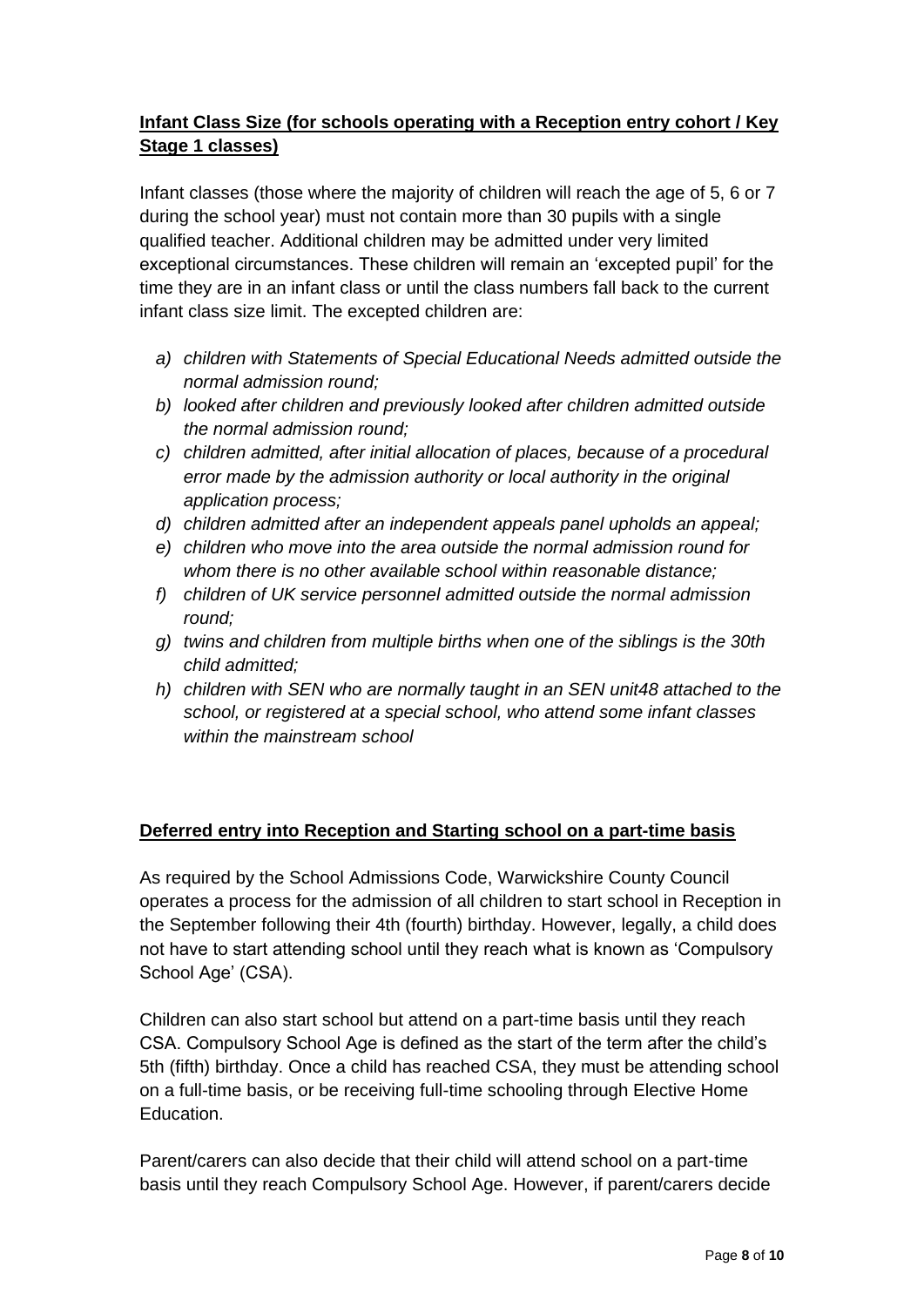to send their child to school on a part-time basis and then send that child to an alternative childcare provider – for example, a nursery – for any other portion of the school week, then the child's early year's free entitlement will end, as that funding will be automatically allocated to the school that the child is attending (even though they will be attending on a part-time basis). It will be the responsibility of the parent/carers to cover any costs incurred through their child attending an alternative childcare provider.

In either case, an application for a school place must be made in line with the 2022 entry coordinated admissions process, and all relevant deadlines adhered to, so that a school place can be offered for the child to start either in September 2022 or later on during the 2022/2023 academic year.

Once the offer has been accepted, the parent/carer should speak to the head teacher of the school about their decision to defer their child's admission to school until later in the school year, or for them to initially attend on a part time basis.

# **Summer-born children**

Additionally, in the case of a child defined as 'summer-born' (ie: those with dates of birth from 1st April to 31st August), Compulsory School Age would fall in September 2023, when they would be due to start Year 1. This is a whole year later than when peers in their normal age year group would have started school in Reception, in September 2022.

The parent/carers of a summer-born child can choose not to send that child to school until September 2023 - the beginning of the term after the child's 5th (fifth) birthday -, and may request that the child is admitted into Reception at that point rather than Year 1.

Whilst parent/carers have a legal right to decide not to send their child to school until they reach Compulsory School Age, they cannot insist their child is admitted to a particular year group. Therefore, the local authority (who coordinate the admissions process for entry into Reception for this school) operates a specific process in relation to summer-born children.